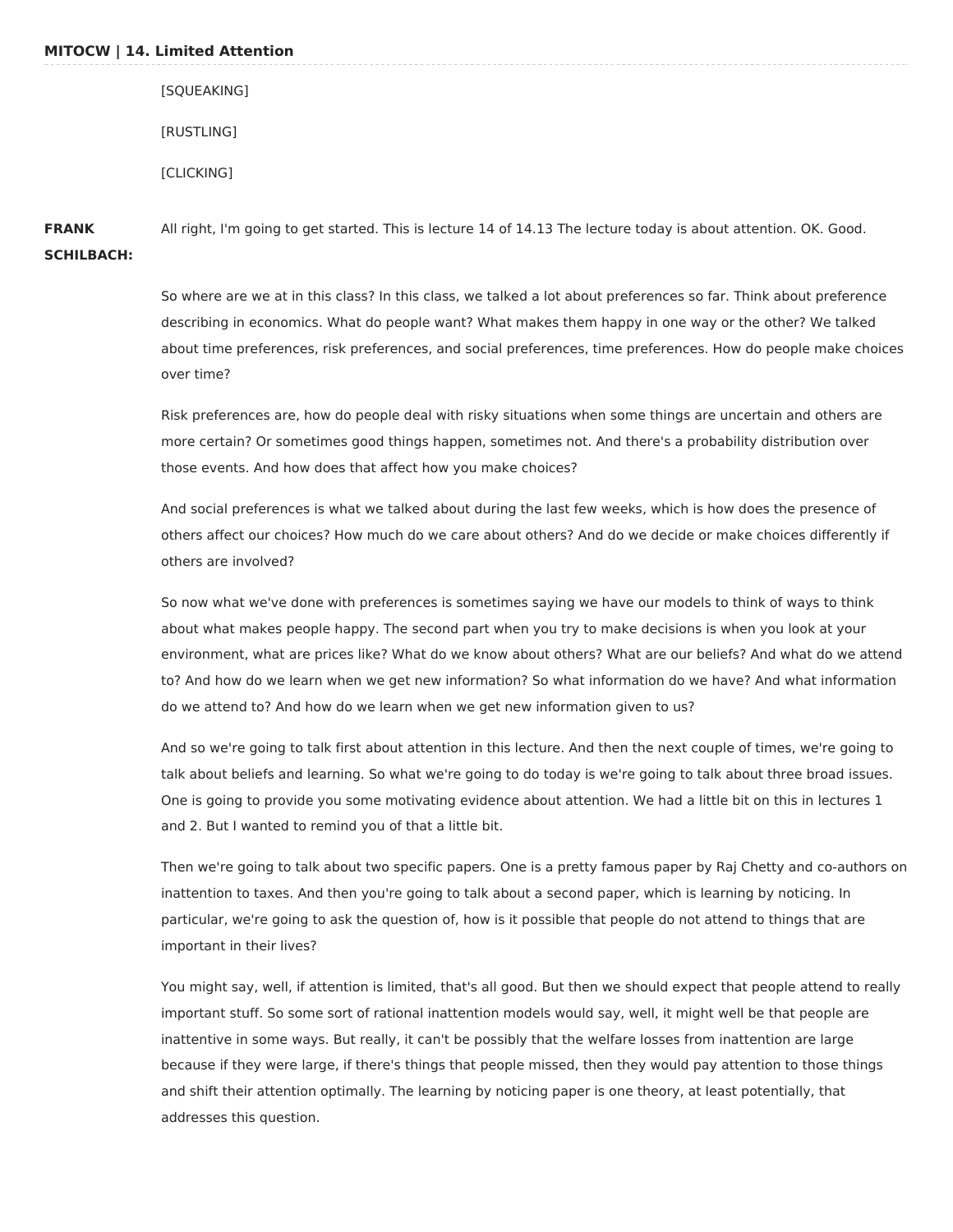The way these movie perception tests work is, essentially, they look for what's called change blindness. So the way this works is, often, there's one actor, which is this guy here. I think you can see probably right now there's some guy who does some activity. You're supposed to watch the guy.

And then there's a second scene in some ways where the person does something else. In this case, the guy- sorry, where is he? The guy is taking a phone call. And so what happens then is-- essentially, then, this guy that you see here that takes a phone call is a different person altogether. And so that's called change blindness where, essentially, people then tend to not notice at all that there's two different people in a scene.

There's other types of experiments that do this, as well. One version of that would be people who go to a bank. There's a bank teller. And this is like all psych experiments. There's a bank teller. Here's the other guy. Here's the other guy.

So you see this guy. He looks actually very different to the other guy that you had seen before. So people go to the bank. There's a bank teller. The bank teller says, oh, yeah, I'll have to just get something from the back. And then another person shows up who's a totally different person, often looks very different, sometimes wears different things. And people just don't notice at all. And that's sort of type of experiment is called change blindness.

I've already shown you the gorilla test before. I'm going to not play it again because I've already seen it. But essentially, it's the same where people are asked to pay attention to how many passes people play in a basketball game. And then there's a guy who's in a gorilla suit who shows up and walks through the whole screen. And many people just miss the gorilla suit.

Now, what's going on here? There is a large number of these types of experiments. They're called change blindness or inattention experiments. And there's another version of that, which is called the dichotic listening experiment. This is going back to broadband, 1958.

They essentially look something like this where there's people who wear headphones with messages. On the one hand, on our left, there's supposed to be ignored inputs. And on the other hand, there's supposed to be attended inputs.

So the person in the experiment is asked, only listen to stuff that's, I guess, in your left ear. These are the attended inputs. I'm going to ask you some questions about that. And then what you're supposed to then do is- are you still stuck? This is bad. One second. I'm going to unshare my screen. Exactly. Give me a second.

So the way this works is you would have headphones on. And on one hand, you hear inputs that you're supposed to attend to. On the other ear, you hear inputs that you're not supposed to attend to. And usually, then, you get explicit instructions to attend to the message in one ear and then asked later about message in the other ear. People can't remember it.

And then what these experiments often are-- when asked to keep a number in their head, people remember the played message much less. So essentially, what this shows is that, A, I guess, people are pretty good at shifting attention in some way. But attention is limited to the extent of when you're also supposed to attend to something else at the same time. It's essentially too much going on, and it's really hard for you to remember everything.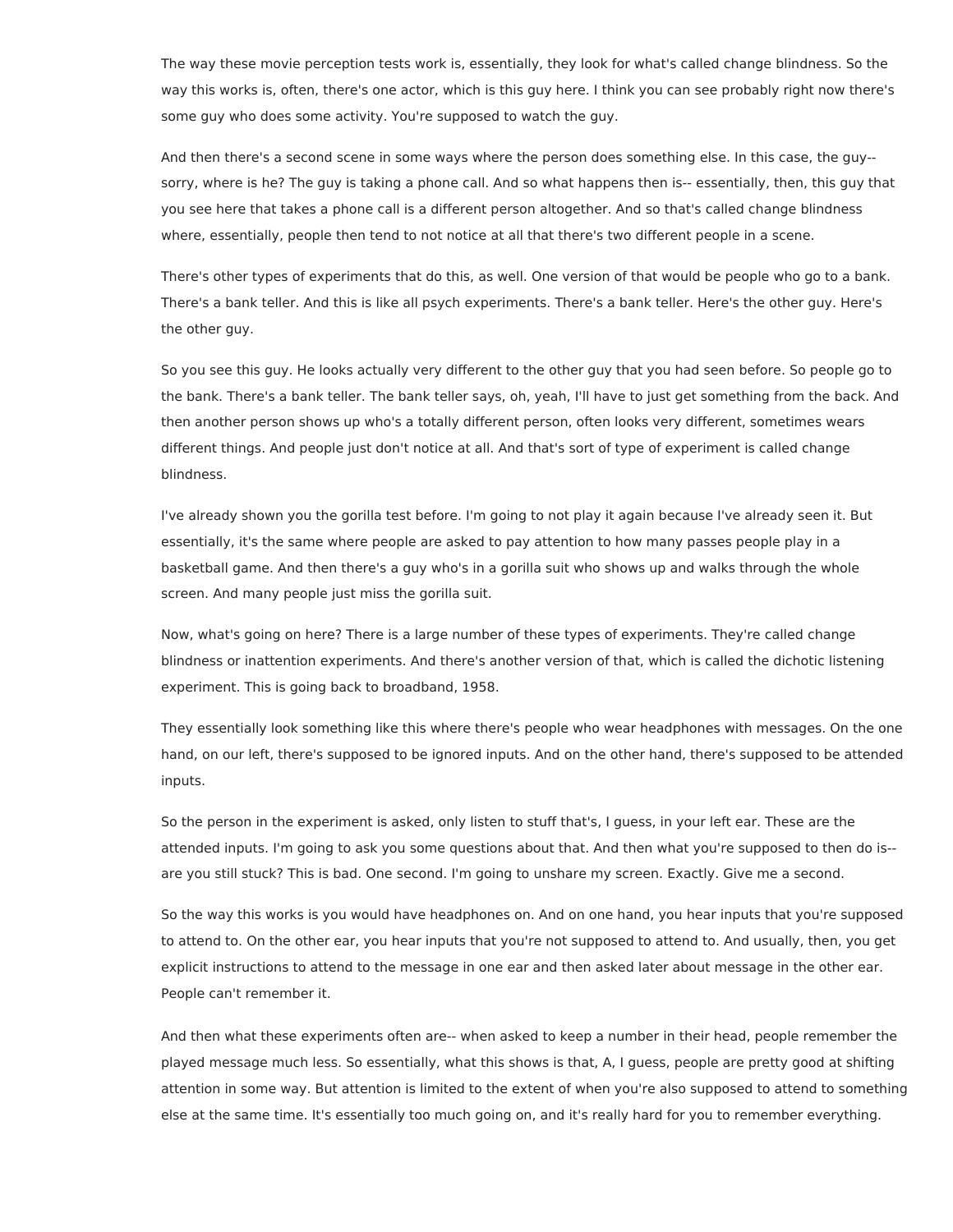And so to some degree, it tells us, A, I guess, attention is limited. We tend to focus-- when instructed, at least, we tend to focus on stuff that's important, right? So like in the broadband experiment, if I tell you listen to the stuff in the right ear, you actually focus your attention to the stuff in the right ear. You miss the stuff on the left ear, so you can sort of direct your attention to stuff that you think is important or you've been instructed to focus on. So that kind of works.

But at the same time, attention is limited in the sense of you can actually not remember what's in the other ear because you didn't attend to it. So in some sense, it's not like you automatically remember stuff. You have to pay attention to things.

And then at the same time, when we now exogenously reduce people's attention by telling people to keep a number in their head, distracting them in some way, people are much more-- even playing the played message, the message that you're supposed to remember. I'm sure they don't remember the other message, either.

OK. So then in addition, which I already alluded to, attention is limited. There might be different factors that might affect people's attention. So what factors might be important for attention? Could be your physical environment in some ways. It could be it's really hot. It could be it's really cold. It could be other threats in the room, so if you're in some place where you're worried that there will be wild animals coming anytime soon.

Physical environment could be really important. It could be really loud. Distractions could be social media. It could be other stuff that you're just trying to do at the same time. Maybe you're trying to solve some problems right now. Maybe you're trying to prepare for some-- for example, I had a phone call just before our class. And I was also trying to think about what to do in class, and it's just really distracting to have other things you're thinking about at the same time.

Could be worries about your own or others' well being. It could be sleep or what people were saying already, people's physical environment. We're going to talk about some of this in the poverty lecture. So there in particular, one thing that poverty tends to come along with is sort of a bunch of different ways of-- in addition to not having money and many other deprivations, poverty tends to come along with lots of other factors that might reduce people's attention.

And that's to do with sleep. It's to do with exposure to noise. It's coming with worries about people's health and so on and so forth.

There's some question about practice. Can you actually practice attention? And there's some people who would argue, at least in education, maybe at younger ages-- suppose you sit kids down and have them practice focusing on tasks like multiplications or whatever and do math problems. Some of this, some people would argue, in addition to just helping people learn math, actually the numbers and so on and how to multiply, you might also actually just help students learn how to focus and how to pay attention carefully to things and particularly sustained attention and not get distracted by other things.

Other distractions, by the way, also, like temptations, for example. So if I put a delicious chocolate cake in front of you and have you-- and if you're really hungry, that might be actually really hard to pay attention to whatever else you're doing just because that's really distracting to you.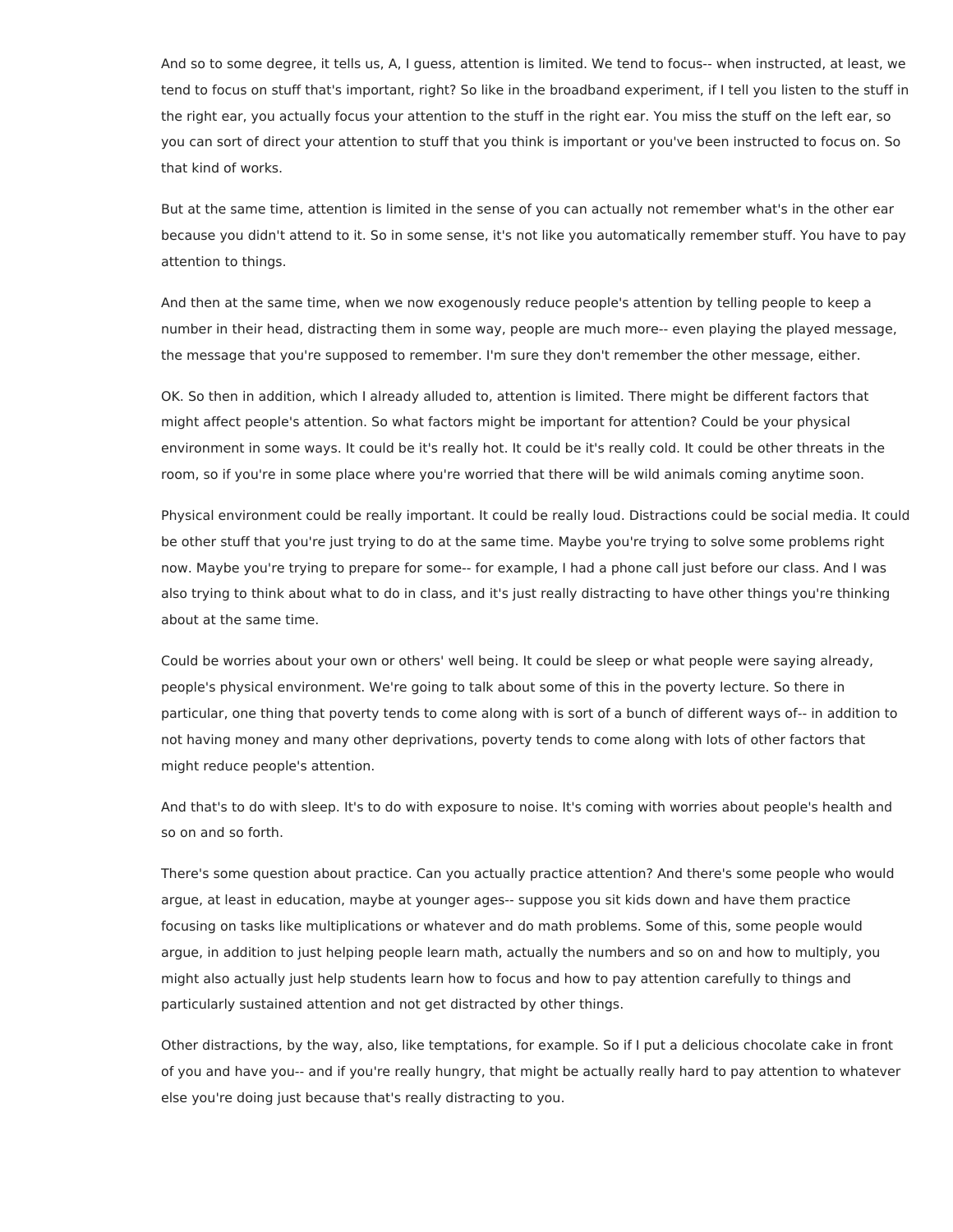OK. And so we're going to, for now, keep thinking about attention being fixed. We're going to get back to the issue of attention being malleable and potentially being depleted by issues such as poverty at the end in the very last lecture. But for now, we're going to look at-- think about attention as fixed but limited. And now we're going to look at, what are the consequences of that?

OK. So then one question you might ask is, well, this listening task that I just showed you or when a monkey walks through some video or the like, it's a pretty low-stakes situation. Who really cares? And one Chicago view of economics would be to say, well, these are just low-stakes situations. But once stakes are really high, then people will surely pay attention.

And so there's a number of different papers that look at this issue. But one quite nice example here is from the stock market, arguably an event of high economic importance because people make a lot of money, potentially, from it. So there's this very nice people by Huberman and Regev from 2001 which has-- it's essentially an event study and a case study of stock market development of a company called EntreMed.

And this company in 1997 on October, November has very positive early results on a cure for cancer. Now, for any of these types of companies, having new cures and new medications or vaccines or the like are hugely valuable because they can sell a lot of their product in the future, which means, essentially, positive news about that means you'll have lots-- at least with high probability or higher probability-- large profits in the future, to the extent that the stock market is an indication of that. You might expect the stock market to go up.

Now then, November 28, the journalNature, which was a very highly prominent scientific journal, features this new very prominently. And The New York Times, in fact, reports on it on page A28, which is very much in the back of the paper. And on May 3, this is a whole six months later. The New York Times again features essentially the same story as on November 28 on the front page. OK.

Now, then on November 12, 1998, the Wall Street Journal front page then reports about a failed replication. It's essentially to say, well, these are promising new early results. These early results are often small samples. And it's not quite clear, does it replicate really with larger samples and so on. Is this really a good cure? And so you kind of won't have replications. And really, only if you're able to replicate your results is this actually something that's useful and that you can make money off.

Now, what happened to the EntreMed stock prices? And so the first question you might say is, well, in a world of full attention with unlimited arbitrage, as in if people took full advantage of the news and reacted perfectly, what would we expect? And second, in reality, what did actually happen?

So let's first ask the first question about, with full attention, what would we expect? I guess there's a bit of a question what happens in the first one. There's a bit of a question, is there insider trading? Or who gets the news in the first place? So one thing you might say is, well, maybe the first one, only the company knows. And maybe that's not public knowledge. And then if there's insider trading, maybe the stock market might go up.

But surely, like in number two, if Nature prominently features it, there's going to be a bunch of traders, a bunch of people who invest in this company or not. If they pay attention, they should really know what's going on, and they should really-- the stock market should go up.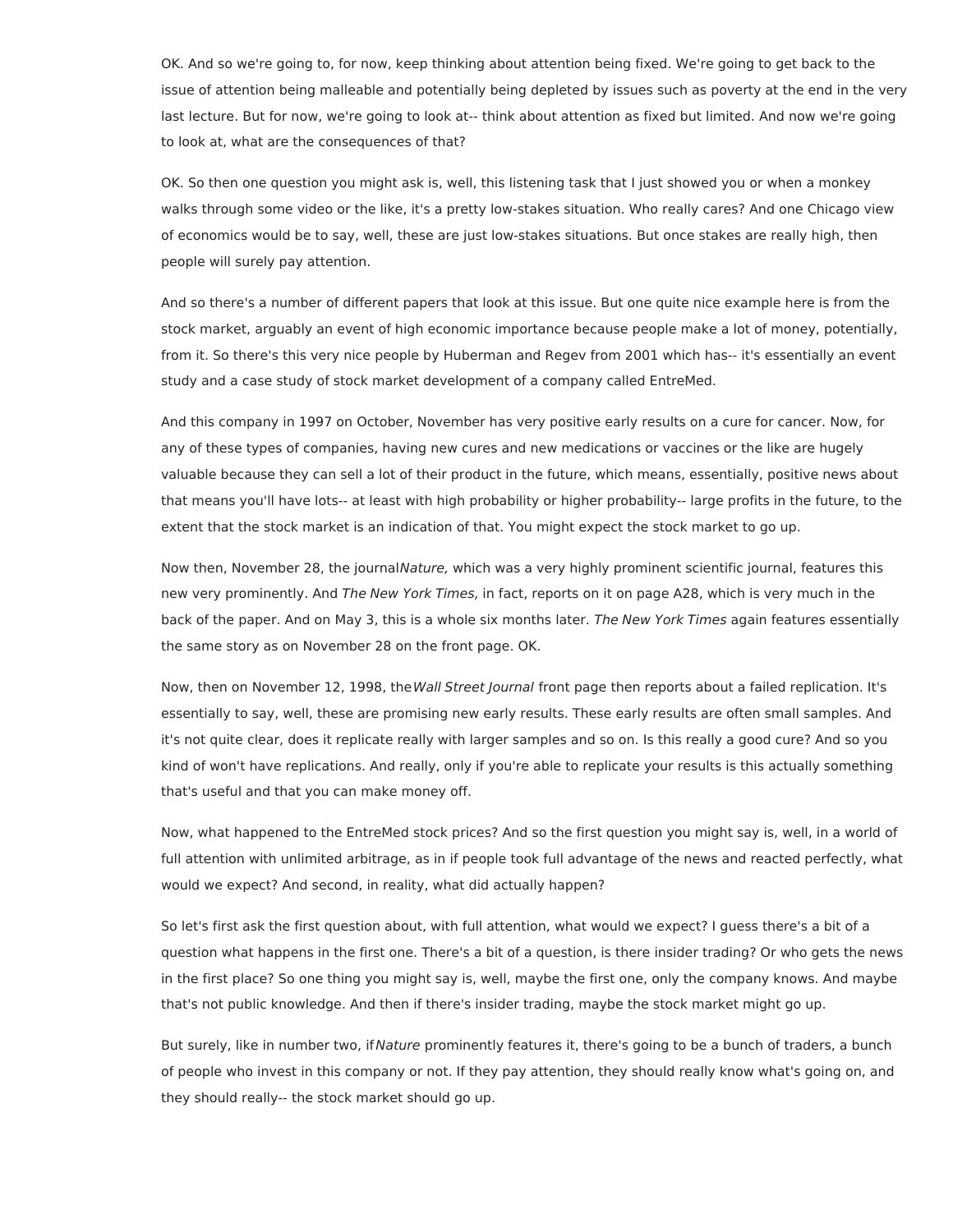Conditional on that, on the November 28 news, on May 3, there's really no news here, right? It's kind of like we knew this before. If everybody was paying attention before carefully, the stock market should have incorporated. The news is out. Traders know. You should buy this, or stocks at this company is going to be more profitable. So stocks should go up.

So really, if there's full attention, you expect nothing to happen on May 3, '98. And then if there's a failed replication, well, to the extent that this means this cancer cure is entirely useless, the stock market should essentially just go down to where it was before.

Now, but what about in reality? So let me actually just show you. So here's the reality of this. So there's not even- - there's the previous events done in here. This is essentially the first story that comes out. You see a little bit of an increase here. But actually, quite a bit in relative terms with something like 5%. It seems like people just didn't really quite notice what was going on.

And there's also no trend upwards. It's not like the news is spreading across people and so on. And then there's like a huge jump now in The New York Times, right? So this is essentially here, it's inThe New York Times but in the back of the journal. Up here, it's essentially The New York Times, the front page. And suddenly, lots of people pay attention to news that's actually not news because that was already in The New York Times before.

To the extent that everybody pays attention to this, unlimited attention and unlimited arbitrage, we should essentially expect no effects whatsoever. So we see a huge spike in the stock market price. Maybe the stock market overreacted a bit and went down a little bit. But then what we see here is then the negative effective of the failed replication.

Notice that here, the stock market is still quite a bit high. The price is still up quite a bit high, maybe twice as high, about 20 compared to 10 as it was before. It's a little bit hard to interpret that because it could just be that maybe there's still a chance that the cure might work out. Maybe there's other news about the company in the meantime that are positive and so on.

But the key part here is the fact that the stock market went up here on May 4, 1998, really is saying it's news for lots of people. And really, it shouldn't be news. And there shouldn't be any reaction because, essentially, it's old news, as you would say, in the sense of people in 1997 in November 28 already reported all of that. Does that make sense?

OK. And there's lots of examples of these kinds of things. But essentially, some of this is-- in attention, some of it is also confusion. I don't know if any of you have heard of what happened to the Zoom stock market price, stock price. I don't know if any of you have heard of this story.

So essentially, there's a company Zoom, which is the company that we're using right now to record this video. The stock market price of Zoom has gone up a lot during the last three months, rightly so because Zoom now has-- Zoom's profits has gone up a lot. For example, MIT now has a corporate license of Zoom, which essentially means thousands of people now are using or can use Zoom, and that's an expensive thing to do.

It turns out there's another company that's also called Zoom except for that it's a different company and has nothing to do with the actual Zoom technology. It turns out that the Zoom stock market price for this other company went up a lot, as well. The ticker for that company is actually ZOOM, so like Zoom, as opposed to the actual Zoom company that we're using right now. Their ticker is ZM.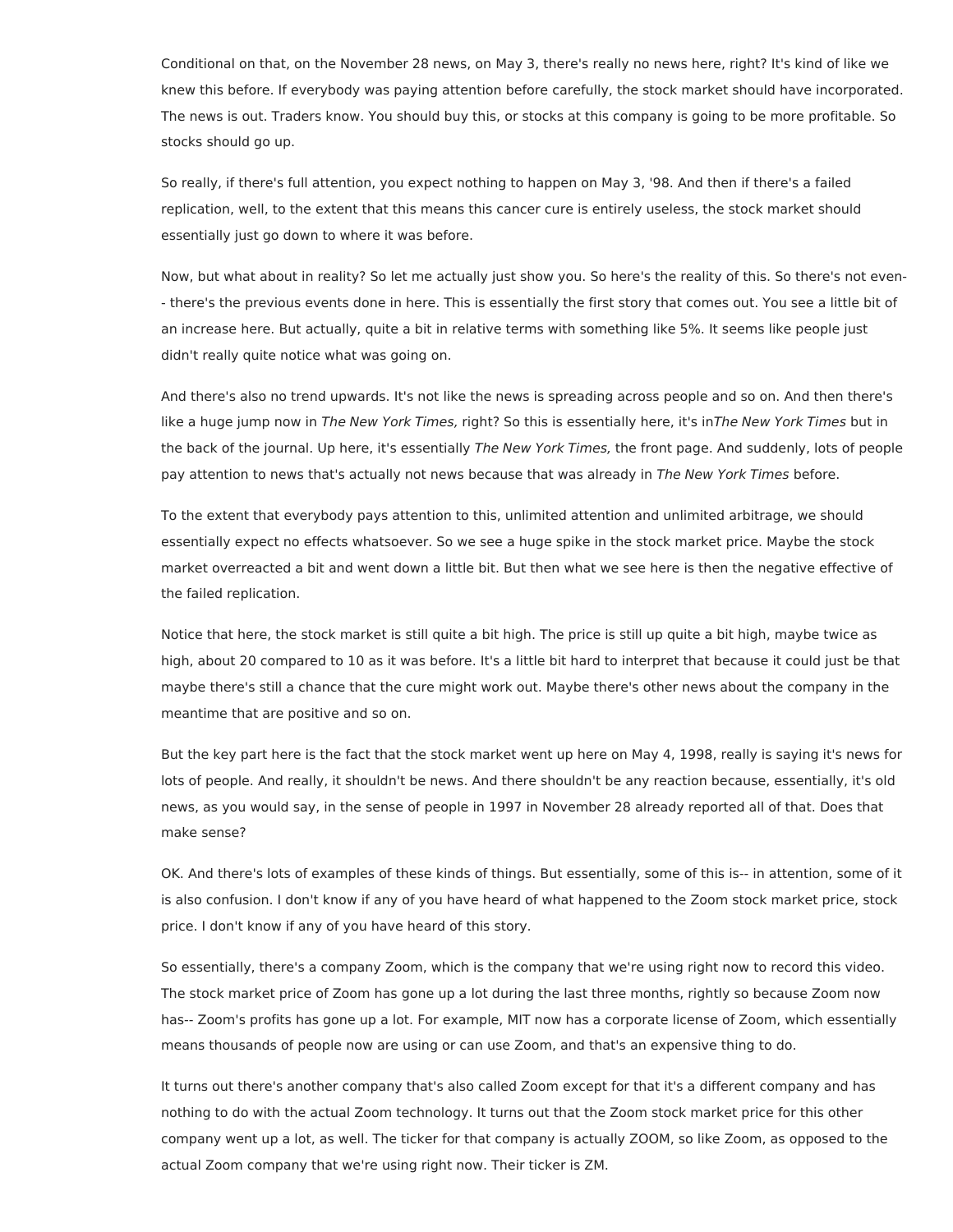And so at some point, actually, the trading for that other company was halted, presumably because people were very confused, and they were not really paying close attention to what is the right ticker, what's the right company that they're actually buying. They thought they were buying Zoom, like the actual online video conferencing company, while in fact they were just buying some other company that's actually not even doing anything anymore.

So there's lots of stories about people being inattentive even in situations when stakes are really, really high. Now, then, you might say, well, how do we now measure? So now in some sense we have some evidence here that people are-- in some sense somewhat informal evidence that people are inattentive. Now, how would you measure the impact of inattention overall?

So if you wanted to just measure and demonstrate that people are inattentive, in addition to what I've just shown you, what might you do? How might you do that? There's some information that you usually get in the world and they should have. One example that we can discuss is essentially prices or taxes.

And now if you want to demonstrate that people are actually missing those prices or taxes, what you can do is now you can make it very salient. You make it really apparent to people. And then you can look at, when you look at changes in prices or the change of making things from non-selling to selling, how do people react? Or maybe you make, for example, taxes very salient. What happens to people's demand for certain products?

And if then making things salient changes people's behavior, that then identifies underlying inattention. So if you just-- people don't have access to certain information, in some sense, that's less interesting because that just means, well, I don't have the information that's really available to me.

But in some ways, I could make information that's really very salient-- I essentially could reduce the salience, as you say, of certain types of information-- again, information that should be available to them. For example, suppose I do sales. And I'm trying to, as a company, sell things.

You go to a store. And usually, sales are made very salient to people. Now you could essentially just change the prices without making these sales very salient. And then you could look at, how attentive are people to that?

In a way, that's, in some ways, less natural, right, because when people are-- in a way, what we want to demonstrate is that in people's real lives, there's information available to them. And they're not really paying sufficiently much attention to it. So if you can then change that in some ways and demonstrate that now they're changing their behavior, that must mean that previously, they had been like misoptimizing.

If instead you did something like if you reduce the salience of certain types of information, that's, in a way, somewhat less interesting because it would say, well, it doesn't really mean that they were inattentive to start with. It's more like you're hiding something from people, and now they can't find it. That's, in some ways, somewhat less interesting. But I think in principle, you'd also, exactly as you say, identify inattention.

So there's a few type of things that people have done. And to be clear, there's often a pretty fine line between attention and memory. So one thing we could do is-- and this is what Maya was saying previously-- you could make certain features, like taxes, very salient. That's what we're going to look at next.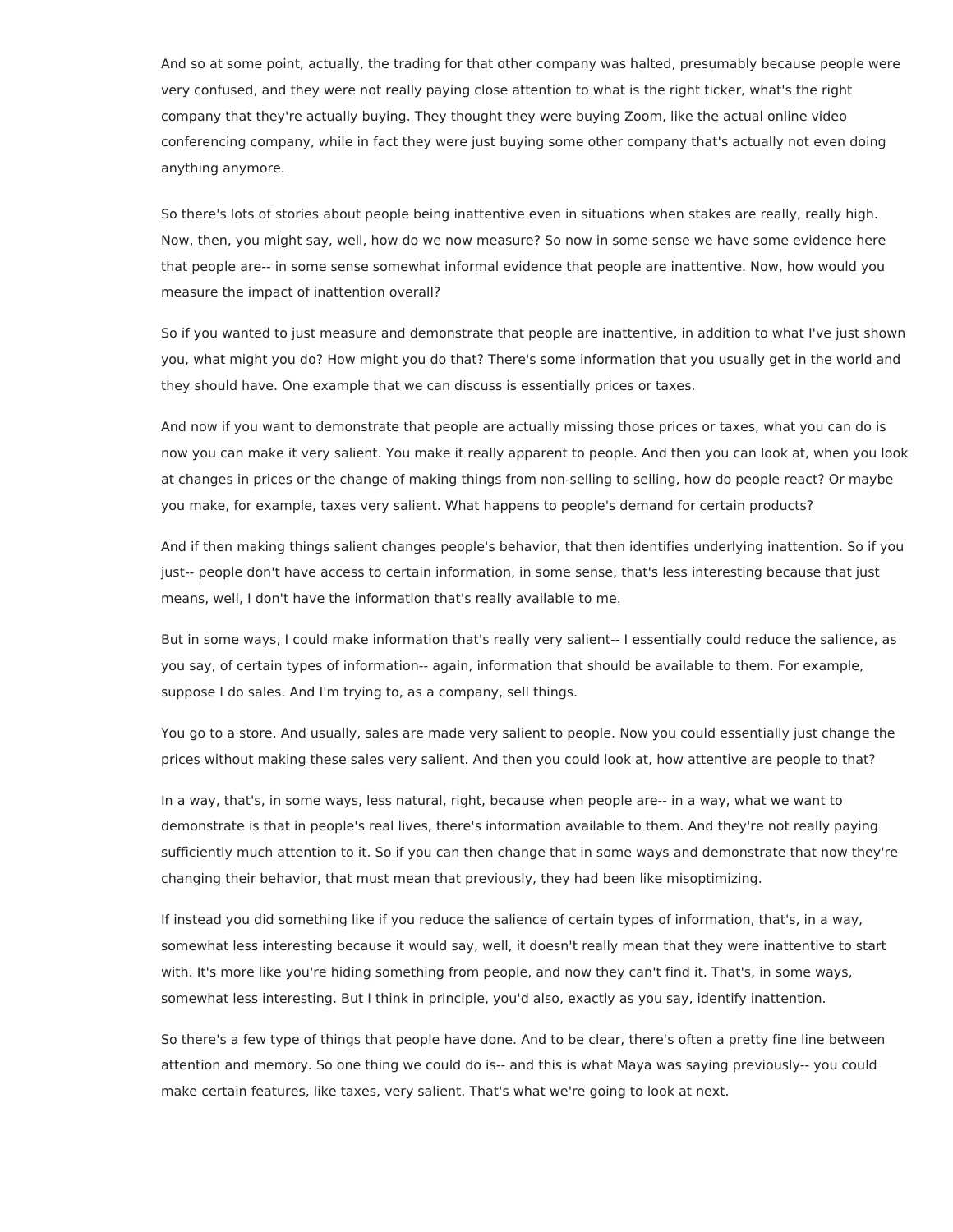In addition, you could provide some information when the correct response is known already. That's one we're going to talk about afterwards is the study by Hanna et al. So that's kind of like when people have certain types of information already but then providing that information again or giving that information in some sort of concise form and potentially notifying people of the fact that this information could be or should be important. And then we now see people react to it. That doesn't mean that that must mean that, before, they were inattentive.

Another thing that people have done a lot is reminders. Reminders often are sort of like-- you can think of the pieces like memory issues, and people just forget things. But in some sense, memory issues and attention issues are very closely linked. If you forget something, then you don't pay attention to something.

So if I remind you of something, now you're paying attention to, for example, your savings or your medical adherence, like you should take certain drugs and so on. There's a number of studies that essentially provide reminders to people. And if these reminders have effects, then that must mean that people were not paying attention to those kinds of things, often presumably because of memory problems. They just forget sometimes.

OK. So now let me start with a very simple model to help us understand the results from the Chetty et al. paper. It's very simple and very sort of just sketched. But I think it's actually helpful to see what people are doing.

So consider a good with a value of V inclusive of the price, which is the sum of two components. The components are little v and o. So there's visible and salient component v, and there's an opaque component o. OK.

And so if you're now inattentive, the consumer, inattentive consumer perceived value-- instead of perceiving the true value V, the consumer perceives the value of V hat, which is little v, which is a salient component. So even if you're inattentive, the assumption is the salient part of the good you always see. For example, what color is the good or the like? You always see that.

And in addition, the opaque component, the stuff that's not salient, you're only going to pay attention to the fraction of 1 minus theta. So the degree of inattention-- so theta is our inattention parameter. And theta measures how much are you paying attention to stuff that's not particularly salient.

So for theta equals 0, you're back to the cases before. For theta equals 0, V hat equals V, which is essentially just a standard case. If theta were 1-- so theta is supposed to be between 0 and 1. If theta is 1, then essentially you're not paying attention at all to the opaque component. And anywhere in between, essentially, then, you're paying only partial attention to the opaque component.

So the interpretation is each individual essentially sees v-- sorry, sees o to some degree but processes it only partially to the degree of theta. Of course, whether you actually see it and not process it or whether you miss it entirely is, in some sense, a philosophical question. But think about like, everybody has, at least in principle, access to the component o. But they only process and pay attention to it only to some degree.

OK. So Chetty et al. applies this model essentially to taxes. So one very interesting feature about some taxes is the fact that sales taxes are only added at the register, right? At least in most cases, you would shop in the store. And then the sales tax, only at the end once you actually go to the store, will be added.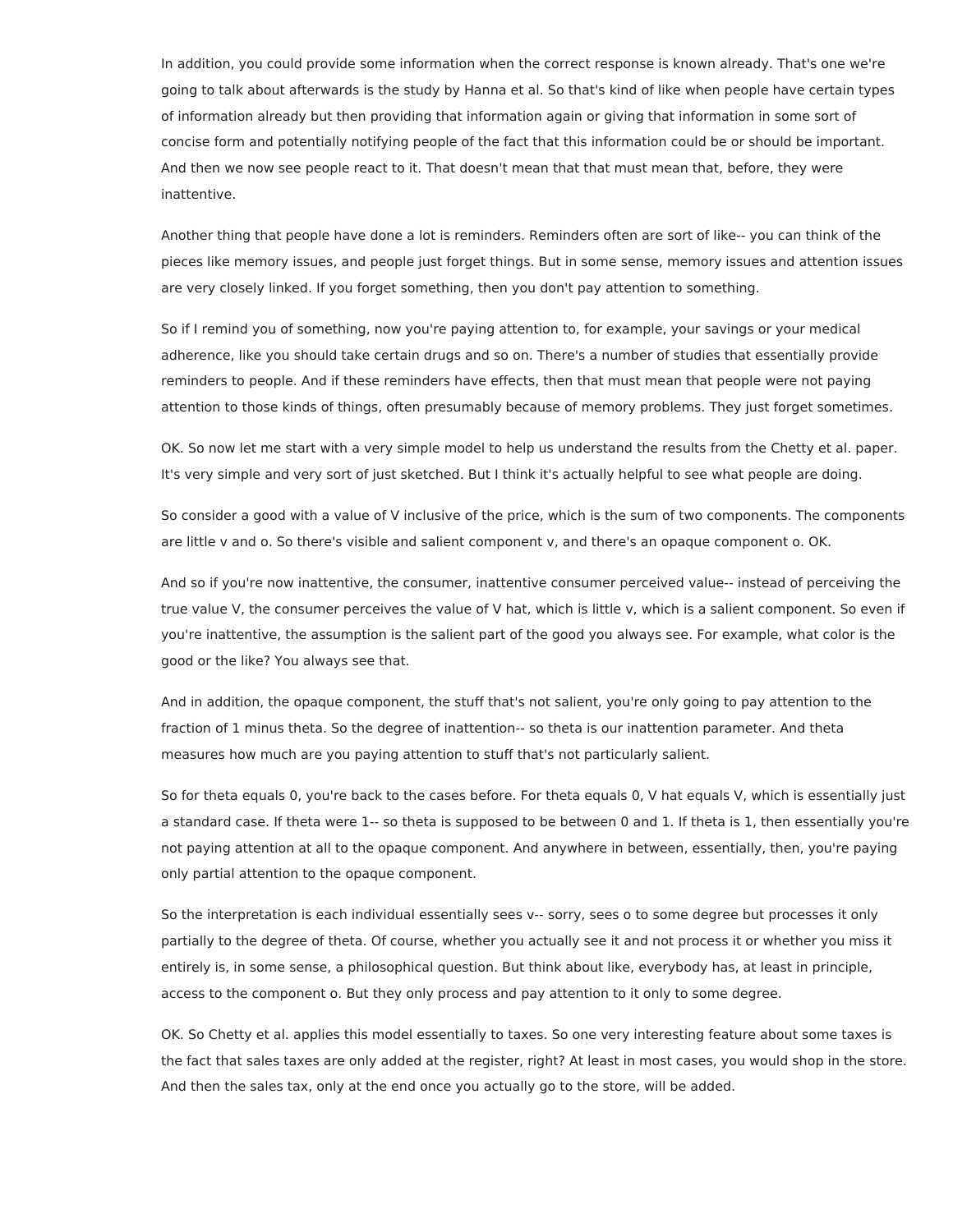Now, people are not-- people know. When you ask people directly, what is the sales tax in your state, people actually on average are pretty good at knowing this. So it's not like people don't know that there's a sales tax. But they might just forget that there are sales taxes for goods.

So now what you can do now is you can compare the demand response to sales tax changes versus the demand response to other price changes, right? So if you see prices fluctuating in a store over time or across goods, presumably, everybody sees those price changes overall, if these are price changes that are not related to sales taxes, the reason being once you're in the store, you're going to look at prices. You're going to see is the price high or low even before you go to the register. So presumably, you see the price tag pretty much most of the time.

In contrast, when you look at sales tax changes, if the sales taxes go up for some reason or if there's a sales tax for some items versus others, you might just miss that at the time when you're choosing your goods before you go to the register. And once you're then at the register, you might not even notice that you have paid the sales tax. Or you might be surprised and just don't change your behavior any more but at least notice it.

So now what did Chetty et al. do? They have data on the demand for items in a grocery store. And they have essentially the demand, D of V hat. Remember, V hat is the function of the perceived value, which I showed you here before. Let me go back for a second.

So you see V hat here is v, which is the salient component, plus 1 minus theta times o as the opaque component. So the demand for goods depends on the perceived value, V hat, that people have. And there's a visible part as the value V, which is inclusive of the price. So when you look at when you're in a store, you look at the good. You see the good. You see whether you like it. You see the brand. You see the color and so on and so forth.

You also see the price, so the valuation that you give or the value V that you draw from that is essentially telling how much they want to have this thing minus the price that you see, which goes into the visible part of your valuation. And then there's a less visible part, which is just stuff that's essentially hidden. And there's a bunch of different parts to that that you might not pay attention to, which could be ingredients or the like, or was it organic or not and the like.

But in particular, the sales tax, right? So if you think about your valuation, you would have to essentially, however much you like the good-- you have to subtract the sales tax because you have to pay taxes on that good. And that's less visible to some people. So you might not pay attention to it.

So in this case, it'll be V hat is v, the visible component, plus 1 minus theta times o. And that's just repeating what I showed you before. And that equals v minus 1 minus theta times tp, which is the sales tax. And now to the extent that people pay attention to theta, the sales tax might matter more or less.

There might be other opaque components that are unobservable both to the experimenter but also to the person. They can abstract from that. So for now, they can essentially say the less visible part is only the state tax. OK. Any questions on this?

OK. So now, and this is sort of like-- so now, essentially, what this gives us now, we can essentially try to see if we have this-- how can we identify this parameter theta by making things very salient? And so the idea is now to make the tax fully salient. Let me show you how this looks like in practice.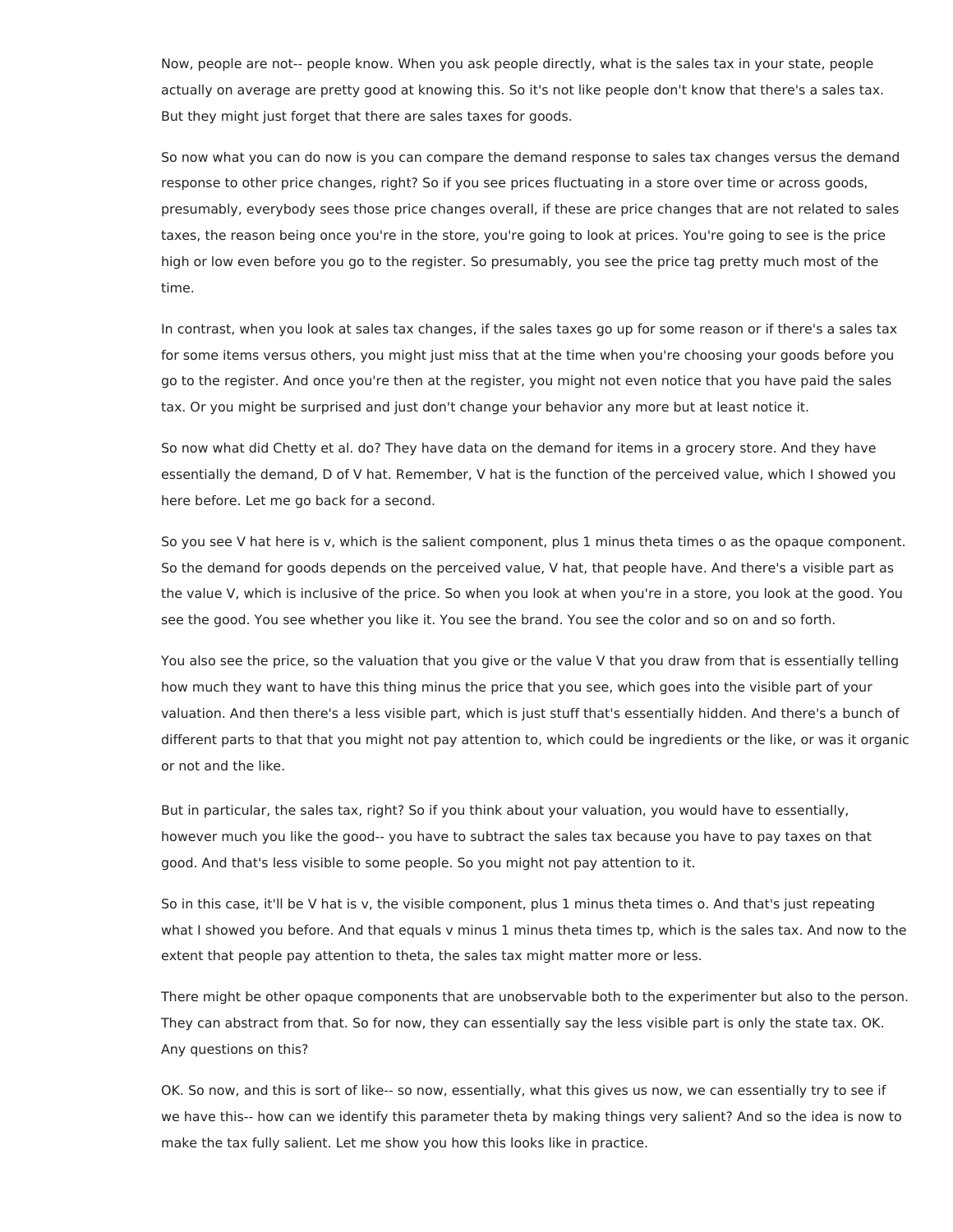Here's the math. But I'll go back to this in a second. Let me just show you what this looks like in the experiment. So the idea in the experiment is to say-- you see on the lower part here, you see a normal price. You see an original price tag here. This is what the price tag usually would look like.

So this would be an item. I guess this is brushes. This item would cost \$5.79 usually. And then what they did in the experiment, they essentially added a tag where they said, now here, %5.79 plus sales tax is \$6.22. And now they make it entirely salient that there's a sales tax, and you make the true price very salient.

OK. And now the question is if you do that, if we go from theta being, for example, say 5.5, you only partially observe the sales tax. If you go from that to making the sales tax fully salient, what happens to people's demand? And can you infer from that theta, what theta actually looks like?

So let me go back to this. So essentially, what we're trying to look at, we're trying to look at a change in demand when theta falls to 0. Why does theta fall to 0? The assumption here is that whatever is theta people have before, so you might partially or even not at all-- theta might be 0.5 or 1 or whatever for people.

But now the intervention that I just showed you brings theta down to 0, right? Because now it's fully salient to people what the sales tax is. And so the question is now, can we have an expression for the change in log demand when theta falls from whatever it is before down to 0?

So now what we have is the change in log demand is the demand that we had before. This is what I showed you before. This was essentially demand as a function of V. Remember what I showed you here before. Give me one second. I'll go back.

So what I showed you here, demand is a function of V hat. And V hat is this animal here. It's v minus 1 minus theta times tp. Now, the question is, what happens to demand when or log demand here-- forget about the log. It's not that interesting. That's just for math. So here's the demand as a function of what it was before. And here's demand when I now make things very salient, right?

So now here in this case, theta equals 0. And here, theta is whatever it had before. Now when you have this expression, what you can do is you can linearize that, take the derivative and say, what is this difference? Well, this difference is-- and you can do the math. It's essentially theta times tp. And then here, this is the derivative with respect to theta.

And what this gives you essentially is that the change in log demand is a function of theta, a function of tau, which is like the tax, and eta, which is the price elasticity. So essentially, that's to say if you have now an intervention, we can look at, how does demand or log demand change when we do this intervention, assuming that this intervention brings theta from whatever it was before down to 0?

We can look at now what happens to demand. That's delta log demand here. That's just a definition. And you can have that. That's an expression of how we can relate that to theta to t, which is like the taxes-- it is at something like 7%-- and then eta, which is the price elasticity of demand.

So that is to say, if we have this change in demand that we observe from changing theta down to 0 and if we had the price elasticity from just other variation in prices that we see in the world and if you have t, which is just how much the tax is, that would allow us to identify theta. And that's what the experiment is trying to do.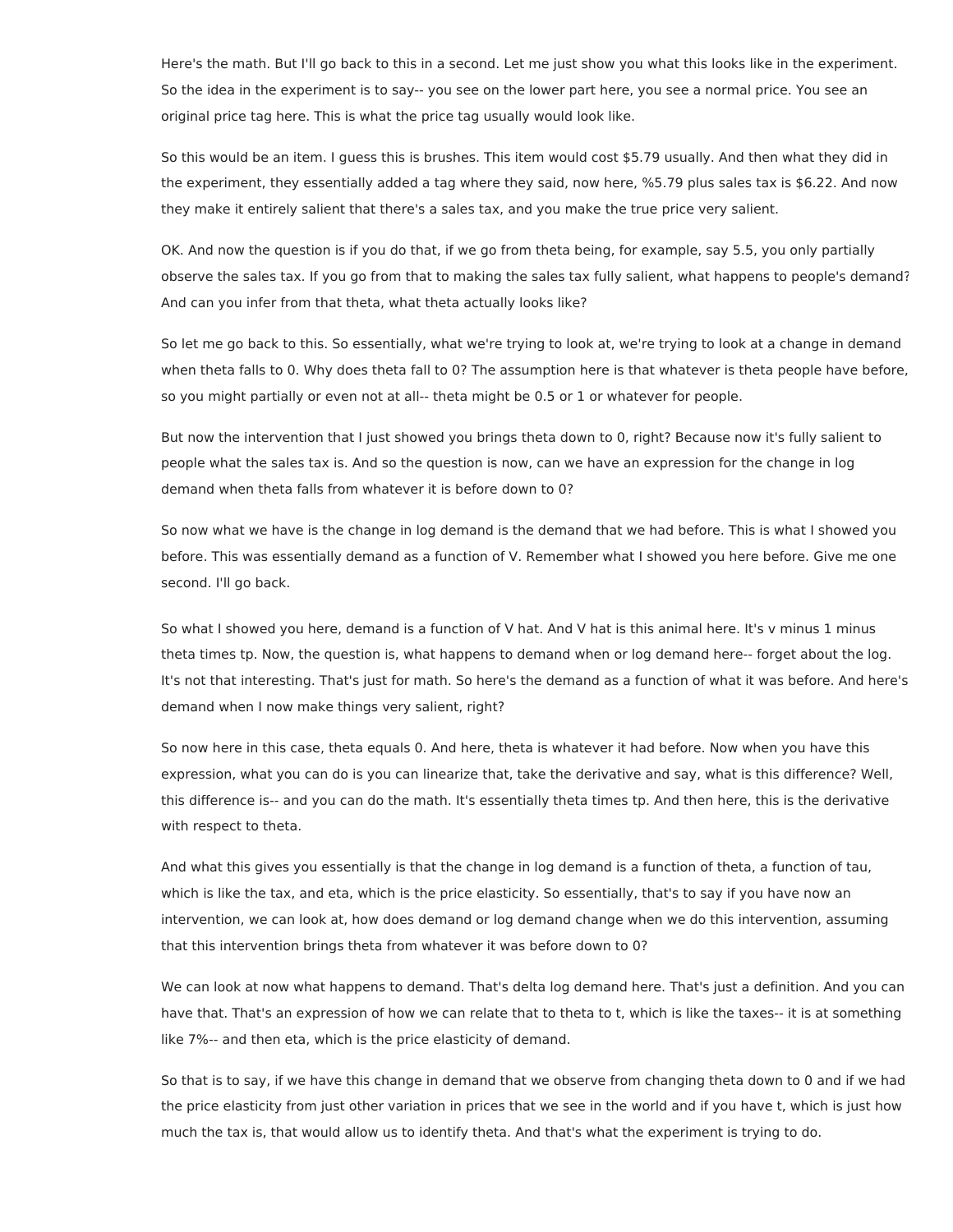So that implies essentially-- so we can just rearrange this. We can just say theta is, just sort of rearranging things, minus the change in log demand from this intervention divided by t times the price elasticity. OK, and that is just to say essentially what we're trying to see is, intuitively, that's just to say once we make things very salient going from things not being salient to start with to making things very salient, how much does demand change there?

And then we can look at, well, for-- in this case, I guess, this is the taxes made very salient. And then we can look at, well, how does this compare to other changes in prices, assuming that essentially people are paying attention to prices anyway? So if you look at things becoming more expensive by 1%, how much are people changing their behavior there?

And now we have to take into account that what's being made salient here is the tax t. And from backing out the relative changes in demand for usual price changes versus making things salient, we can now try to measure theta as how much did they pay attention before.

So one way to say this is for example, if we make things very salient and the change in log demand did not- there's no change in log demand, what does that imply for theta? What would we learn from that? So what was the change here in demand at 0? People did not change the demand at all when you make things very salient versus what it was before.

Or put differently, if theta equals 0 here, then these two expressions are the same, which essentially means that this thing here is also going to be 0. So essentially, to the extent that our intervention induces large changes in demand, that must mean that essentially, people were very attentive to start with. Essentially, if I'm making the prices very salient and nothing happens, well, that means people were already paying attention before.

Now, in the maximum case, if people were paying no attention to prices before, what would happen then? Well, in that case, I guess-- oops, sorry. In that case, theta would be 1. So essentially, it would just be going from-- we would look at what's the demand or change in demand from going v minus tp to v, which is essentially just a change in tp. So that would be essentially say if the tax was 7%, now we just have to look at what is the equivalent effect of a 7% increase in the price, which is exactly what we have here.

So essentially, just to summarize-- and I think the math is, in some sense, not that interesting. But essentially, to summarize, it's like the larger our reaction is to this intervention, the more inattentive most people have been before because if they're inattentive to start with, they react more to making things more salient. So let me show you what this looks like in practice.

Again, the goal here is to estimate a change in demand from making taxes fully salient. Again, here's the original tag, and here's the experimental tag. It's very, very salient, very, very clear, and very hard to miss for people. And the assumption essentially is that people pay now full attention to this new tag.

They have a three-week period in which-- and this is an experiment in California. They have a three-week period in which they modify price tags of certain items so that they go essentially to different stores. They pick one store. And then essentially, they modify the price tag only of the subset of randomized goods. And they make the after-tax price salient in addition to the pre-tax price, right? The pre-tax price is already very salient here. In addition, they make the after-tax price very salient.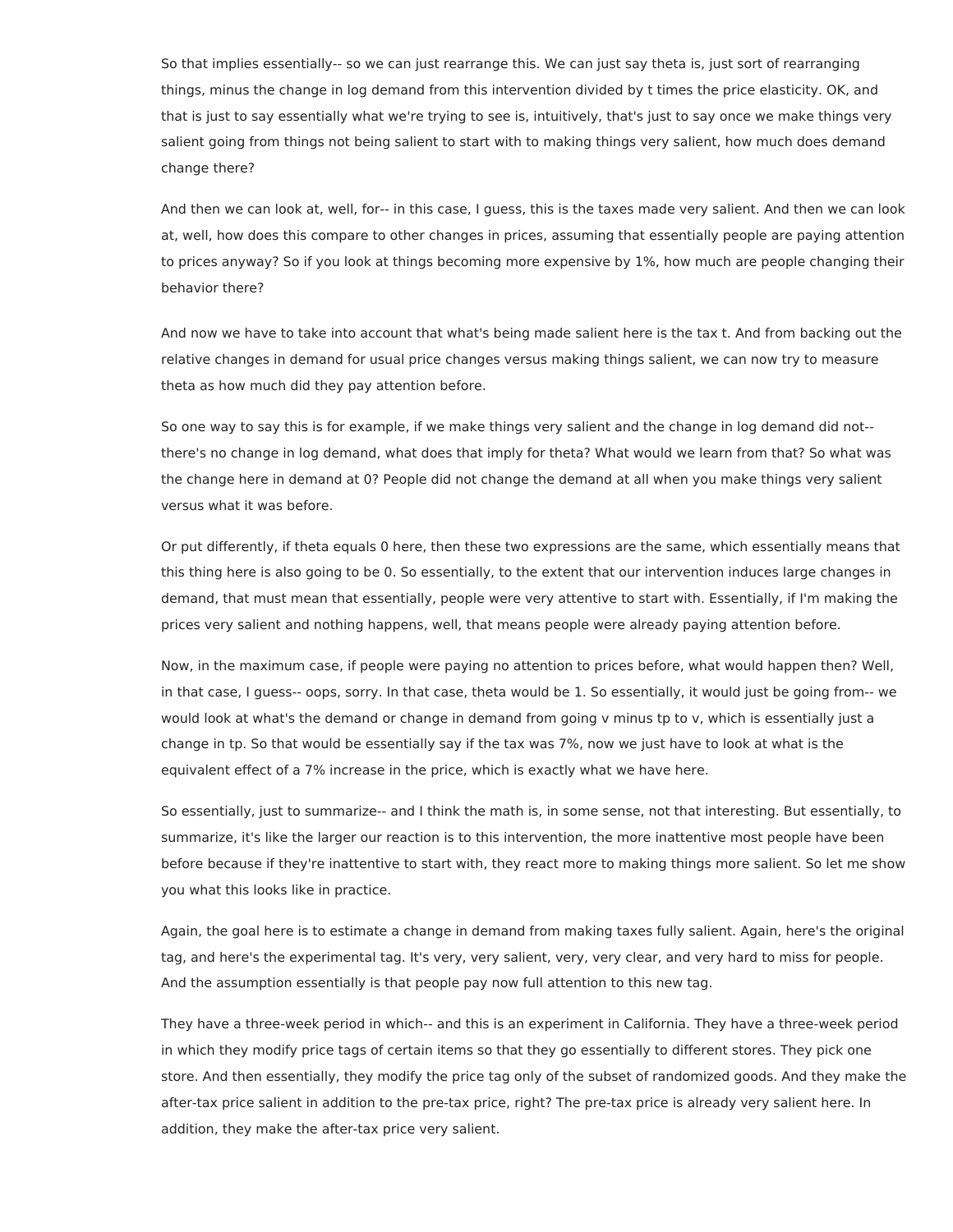And now they're going to do what's called a triple-diff estimate, which is, in some sense, a very funky or fancy word just to say what we're going to do is we compare the sales or the demand during the treatment periods to the following. So there's a treatment period. We compare how much of certain goods have been treated. How much do the sales change compared to the previous week sales for the same items?

Second, we're going to compare them to sales for items in which the tax was not made salient. So there's some goods in the store for which the tax was not made salient. And then finally, there's going to be control stores. So we're going to look at essentially, in the stores that receive the treatment or in the store that receives the treatment, what happens to the goods that receive the treatment compared to the goods that don't receive the treatment?

We compare that to demand before the treatment was enacted for both of those types of goods. Essentially, what's the relative change in demand for the treated versus the non-treated items before versus after? So that's essentially what people would call a diff in diff, like difference in differences. And in addition to that, they compare that difference in differences to the same difference in differences in the control stores. So let me show you exactly what this looks like.

So this is a bit of a messy table or a table with a lot of information. But it's in fact quite simple. So what we have here is at the top is a treatment store. And at the bottom, there's some control stores. So in the control stores, nothing has been changed. So there's no experiment. There's no additional tax and so on being added.

In the treatment stores, there's going to be control categories and treated categories. Notice that they didn't fully randomize all the goods. So it's not like if there's one brush next to another, one brush has taxes versus not. Presumably, because they're trying to minimize spillovers in some sense, if you only make this tax salient for one good that's next to another good, people would get very confused because they're like, well, why does this one have taxes made salient and then the other one not?

So now this is across categories where people maybe only pay attention to certain goods in certain categories to start with. So what we're seeing here is now here, these are the control categories and the treated categories. And we can look at what's called the difference in differences. We can look at the change in demand in the treatment stores.

What we're going to look at is essentially the change in demand in the control categories and the treatment categories. So what we see here is we can compare how much is sold in the experimental period, which is this row here, compared to our baseline. What we see is essentially demand in the control categories was going up a little bit by 0.84. That's just because of seasonalities. Maybe people were just buying more anyway for whatever reason.

And in the treated categories over the same period, comparing essentially the experimental periods to the baseline period, demand went down. So now the difference in differences estimate is essentially the change in demand in the treatment stores, comparing the treated categories compared to the control categories, which is just the difference between this column and this column, which is minus 2.14 units. OK.

So that's essentially, how much did the demand change before versus after in the treated categories compared to the same change in the control categories? So that's essentially a difference in differences estimator. Now, they also have the control stores. Why would we want the control stores, as well? Why is that helpful to have?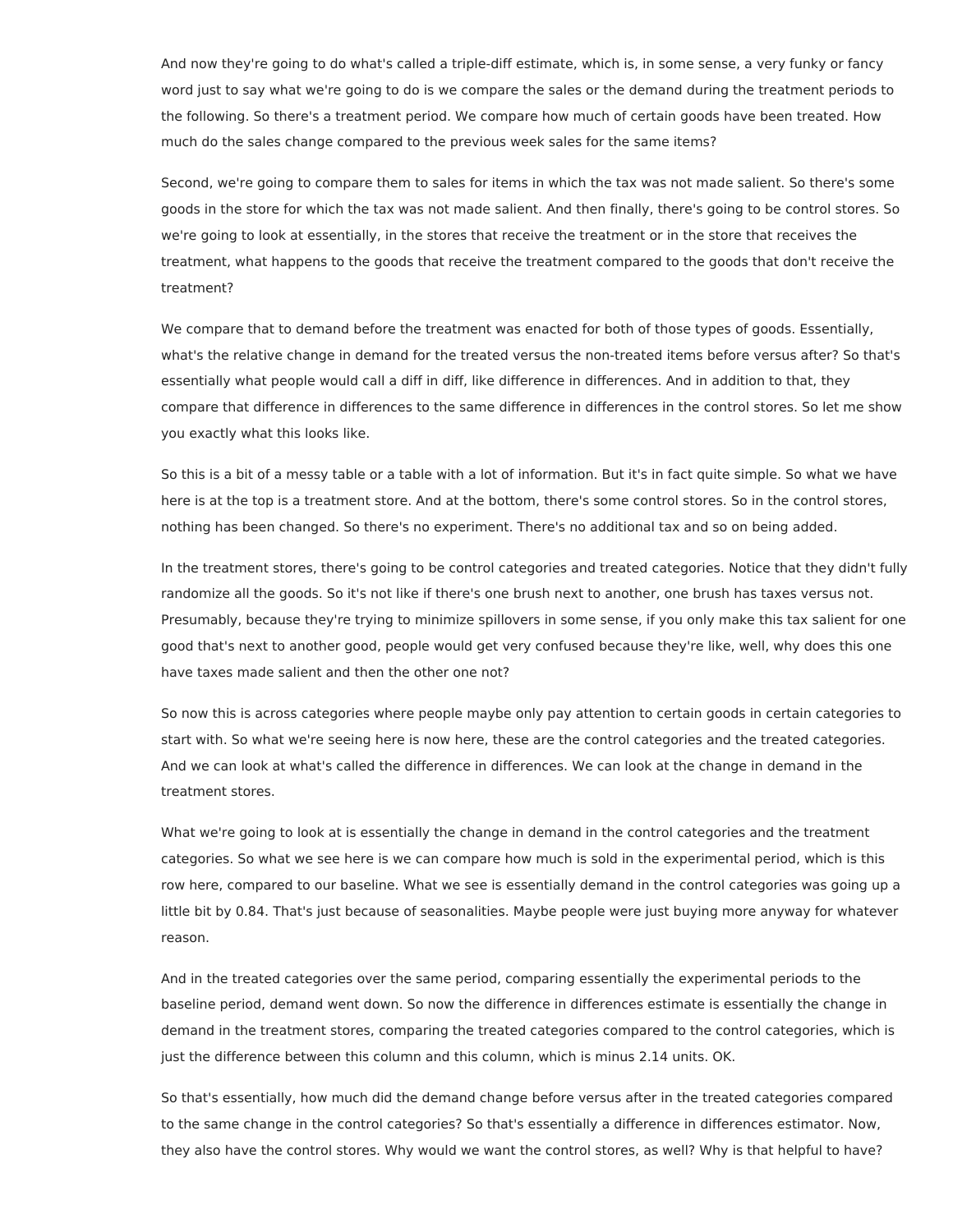Suppose that improved sunscreen, and now it's getting warmer. It's really hot, and everybody was out buying sunscreen. Then you see essentially people's demand in the control categories. The treatment category goes up by a lot or goes down by a lot for whatever reason. Suppose it's umbrellas, and one week was really rainy, and the other one was not rainy. And we see now essentially seasonal or other differences over time in some of the categories that would, even if it's randomized, it could just happen to be the case.

So that would not have to do anything with a sales tax being salient. That's just by chance. So now it's very nice to have some control stores where we can look at like the same difference in difference estimates and some of the control stores, in some sense, like a placebo. They can do the same things. There's going to be the control categories and the treatment categories.

Notice, to be very clear, in the control stores, the treated categories do not receive any actual treatment. So we can do the same difference in differences. And what we see here is now that there's essentially no difference here. So the demand in the control categories went up a little bit for whatever reason in the treated.

And this is a little bit smaller than in this other store. This difference is not statistically significant. But anyway, the control categories go up a little bit. The treated categories go also up a little bit. When you do this difference in differences estimate, you find essentially no difference.

In the control categories, there's no change in the treated categories compared to the baseline compared to the control categories. So difference in difference estimate in the control category is essentially 0. And now what you can do is essentially the difference in differences estimate. You can compare. You can subtract this number here minus this number here, which gives you the triple-diff estimate, which essentially is the relative change of treatment versus control before and after and treatment versus control stores.

It's a little bit lots of differences in your head. But I hope this comparison from the table makes it clear. Any questions on the estimate or the procedure that they're doing?

OK. So what we see here now is essentially now making these taxes salient in the treated categories in the treatment stores reduces demand, right? Because essentially, demand goes down. Why does the demand go down? Well, the perceived price that people face has now gone up. And now they buy less of these goods, presumably because before, they were not paying attention. Now the price goes up. And now, essentially, demand falls, as it should, because now things are more expensive.

And this is here the result. The average quantity sold decreases by 2.2 units-- this is units of the goods-- relative to baseline level of 25. That's an 8.8% decline. And now we can use our own formula and compute the degree of inattention. Essentially, now we can say, OK, now we know what the tax was. The tax was 7.375%.

We can estimate the price elasticity in some other ways. Essentially, we can say, what happens if prices go up by 1% for other reasons? What if the salient component that's already salient goes up? This is week-by-week variation across stores.

So if the prices go up, what's the price elasticity? And the estimate of those price elasticity is also given from other variation. That's 1.59. And now we can essentially back out theta. Essentially, what we're trying to ask is we have a change in 2.2 units that is making prices salient. Now the question is, well, how large of a change is it relative to a change in prices of 1%, 2%, and so on?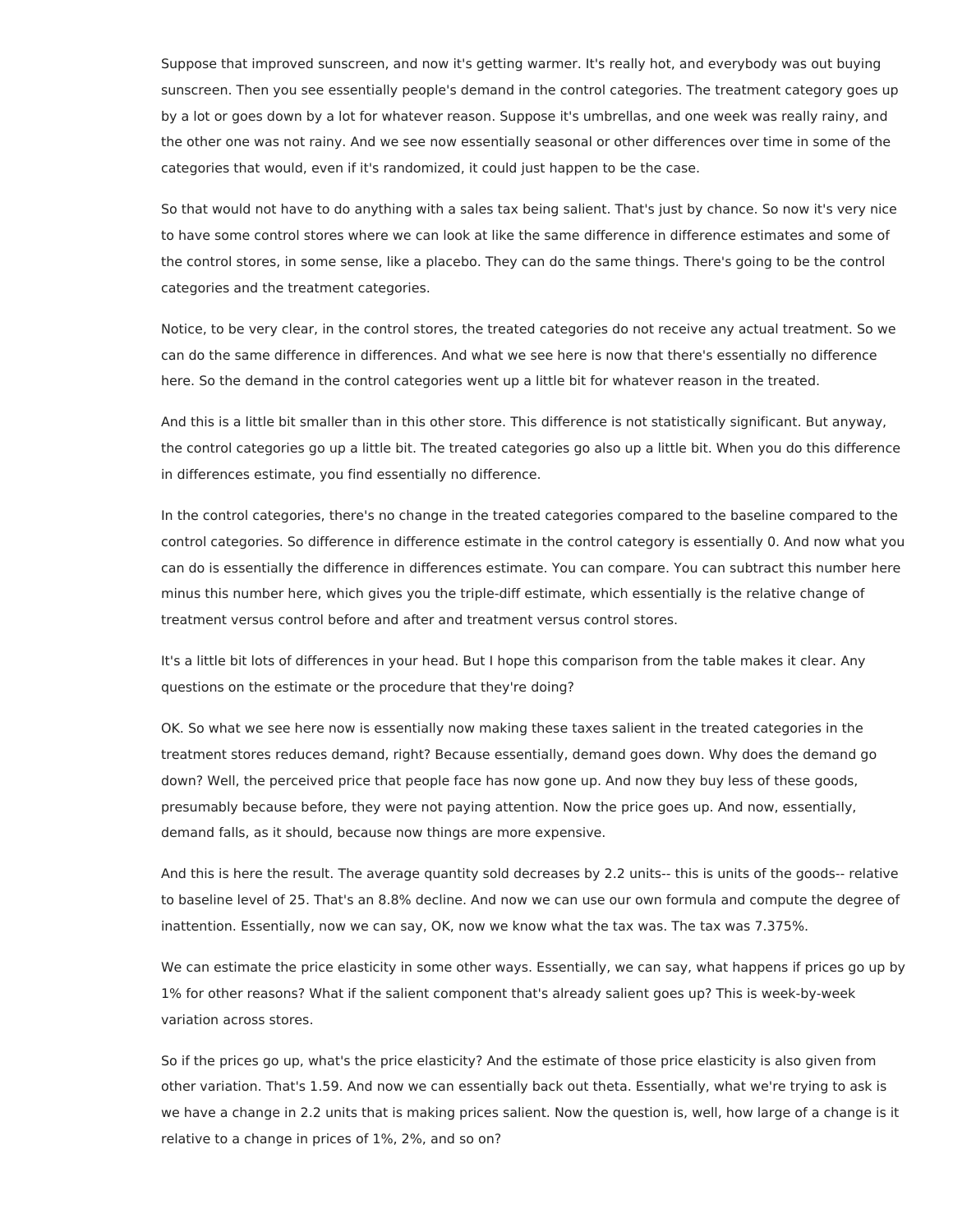We know that essentially the price elasticity is 1.59. So we can essentially just back out theta. And so what we get from this formula now is that theta is about 0.75, which says that consumers react to price changes due to sales tax changes only a quarter as much as to other price changes. So essentially, consumers are very inattentive, in fact, to sales taxes, to sales tax changes. In fact, they only perceive a quarter as much as any other price changes in the world.

And that's really saying, look, people really seem to be missing these things that are not salient. Now if you make them salient, people change their behavior. Therefore, they must have been inattentive to start with.

In addition to that kind of evidence, Chetty et al. also have some evidence on using non-experimental variation. And in some sense, you could say the evidence that I just showed you from the store is a little bit weird because, in some sense, you see these different tags. And maybe the tags raise attention to the price even regardless of the tax. And it's a little bit weird in some ways.

So it's quite nice to have some complementary evidence of a non-experimental panel deliberation. And so what they do is they look at beer consumption. And it turns out beer, tobacco, and other types of goods have two types of taxes levied on them. They have an excise tax, which is included in the price. This is highly salient during choice the process because essentially it's in the price already. So if taxes go up, essentially, the price goes up. And people will notice if they pay attention or since they pay attention to prices, since they like the price tag already.

And then there's a sales tax. This is the tax that we were just talking about before. That's essentially very opaque during the choice process, as we just showed. And now we can look at variation across states and over time of changes in excise taxes and sales taxes.

And we can look at, how much do people react to excise taxes relative to how much people react to sales taxes. And that relative reaction will tell us, again, something about theta. And what Chetty et al. finds in here is a table for that. Essentially, when you look at changes in excise taxes, this tax is very salient. The price elasticity is above 0.8 or 0.9.

So essentially, when the price goes up by 1%, people react by about almost 1%. In contrast, there's some differences in estimates. But once you control for things properly, people essentially do not react to the sales tax at all. Maybe a little bit, but overall, the number's very, very low.

And now, essentially, the ratio of these types of reaction tells you how attentive people are. Essentially, if you divide, say, for example-- if you took column number three, if you divide 0.003 by 0.86, and you have to do a little bit of additional math that's uninteresting-- you essentially will get a result that, essentially, people do not pay attention to sales taxes. 1 minus theta is eventually close to 0.

Put differently, the degree of inattention is almost 1. Theta is almost 1. So essentially, people do not pay attention to these types of taxes. Inattention is almost complete. So there's substantial consumer inattention to non-transparent taxes.

So what I've shown you so far is, essentially, the existence of inattention. It doesn't say why people are inattentive. It could be people just can't do the math in their head. It could be people don't want to bother with it. They're sort of saying, well, it's kind of a small change. So why do we really care?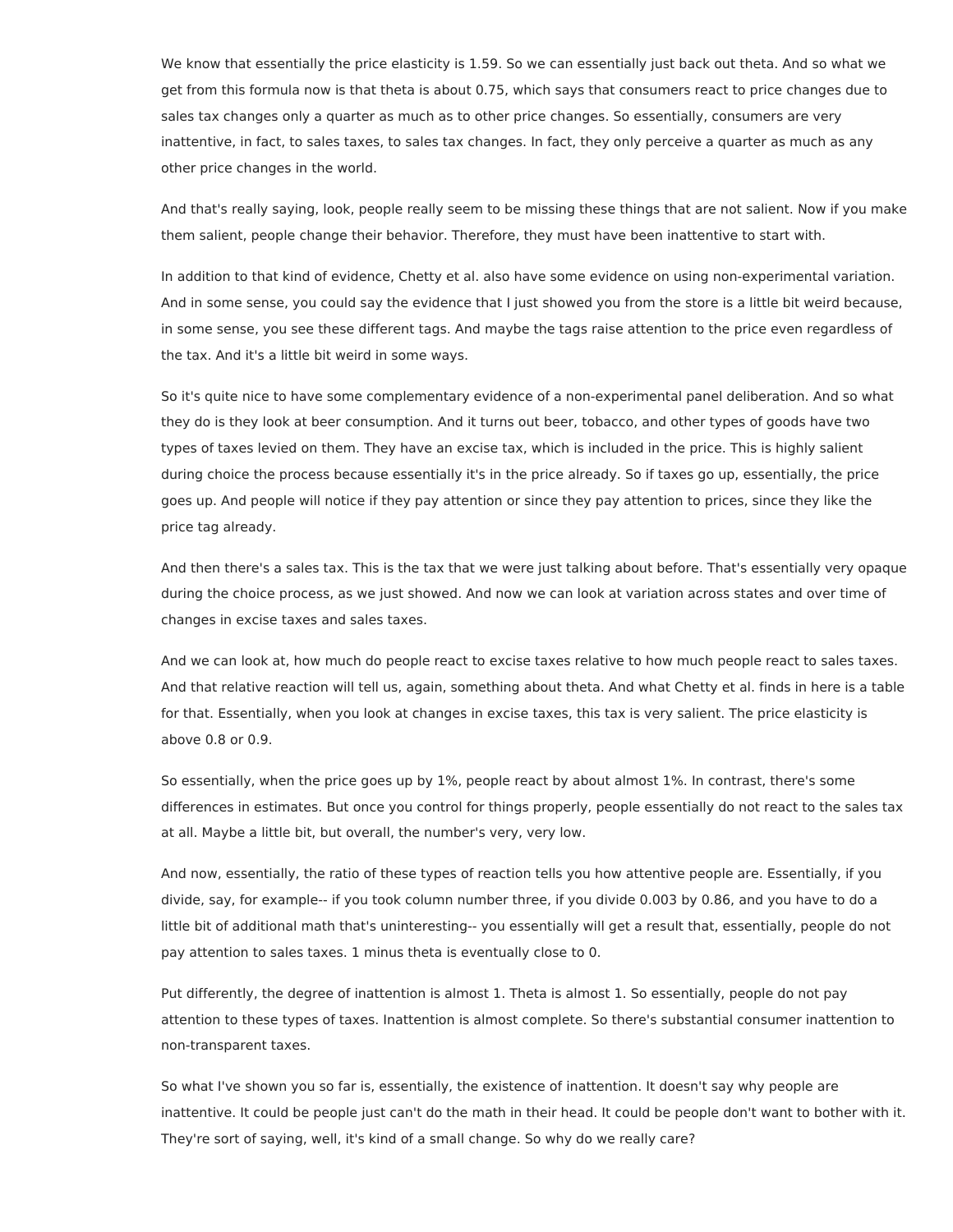It could be that people who buy alcohol half of the time are drunk, and they don't pay any attention. There's no modeling in any way of, why are people doing this? This is just saying this shows the existence of inattention in those kinds of consumer choices. It doesn't say why people are inattentive.

And you might say, well, 7% of a tax is kind of a small distortion. So it might be actually optimal to miss that, which is a reasonable approach. It is probably quite a bit of money and quite a bit of distortion if you think about it and you actually-- 7% is not nothing. But if you have a lot of money anyway, you might as well just not pay any attention to that stuff and if that helps you pay attention to other things.

Notice that even then, that shows the existence of inattention. It's just a bit of a question, like, how important is inattention? And this actually gets me to the next point, which is a question of, why should we care about inattention to taxes? Why is that important or interesting potentially?

Question exactly is, who's paying attention? Who's not paying attention? And then who's sort of distorting their behavior potentially? There's lots of interesting issues about heterogeneity and who's paying attention. Let me talk about this in a second.

Let me ask differently. Why is it that some taxes, the excise taxes, are very salient? And why is it that other taxes are not salient? What do you think about that? Is that an accident? Or why is it that the taxes for alcohol and tobacco, et cetera, are very salient? And why is it that other taxes for shampoo or whatever are actually not salient?

There's two simple objectives if you took a public economics class, if you took John Gruber's class, but also if you took 1401 or 1403. The reason why the government levies taxes is-- one big reason is to generate revenue, right? The government needs money. Somehow, we need to tax people.

And the issue, of course, is that if you levy taxes on some goods versus others, that can distort consumer choices. And there's essentially some theorems and some considerations about which goods should you tax. And ideally, you would tax goods that people are consuming anyway.

Essentially, what you want is people make-- so essentially, when you have taxes on some goods but not on others, if people have different price elasticities on some goods versus others and if you increase one good or all goods by a certain amount, if people have different price elasticities, then you might distort their behavior. So if you increase and you start taxing one thing and not another, people might shift to the other good. And we don't want that because, presumably, people are already optimizing to start with.

Now, if people are inelastic to certain goods, if people need certain goods anyway and they buy them anyway- and the last thing, essentially, there's public goods. Public economics would tell you or some theories would tell you you should tax these goods more. Now, distortion, when people are-- so the distortions are lower if people don't fully react to taxes.

That could be if, for example, you started taxing bread, for example, while everybody-- or certain goods like potatoes, where everybody needs to buy these goods anyway because people need to eat-- well, then, there would be very low-- these goods would be very inelastic. And that's because they need those things. Not because they're inattentive, but just because they need these types of goods.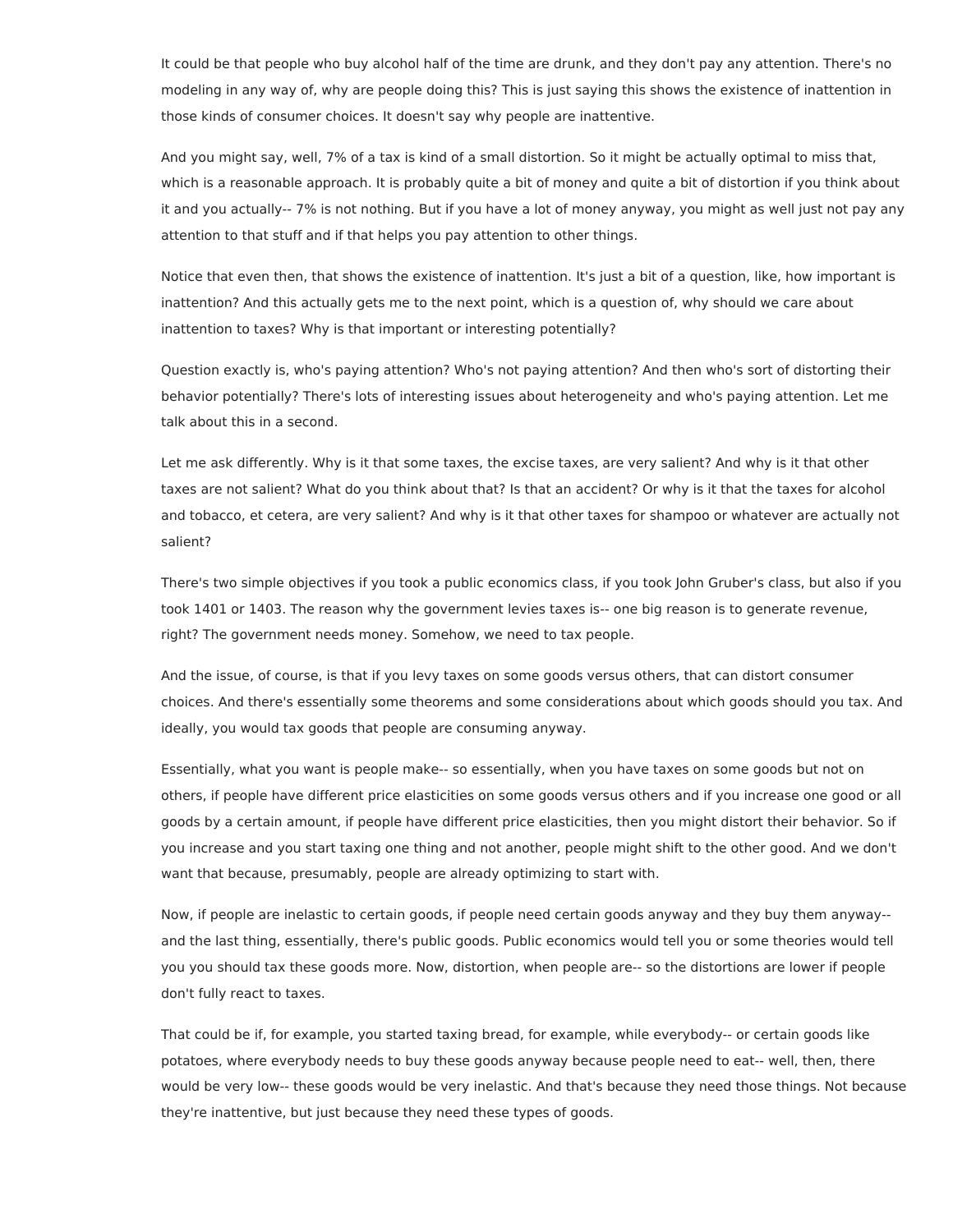Now, there's obviously issues with poverty. We don't want to tax the poor too much. But in general, they want to tax things that are inelastic. And so in a way, if people are inattentive to the taxes, in a way, that's great because now they're not distorting their behavior. And we can still get money from them. So in some sense, actually, some of the inattention for that purpose might be actually good because now people are not distorting their behavior by looking at those prices. So being inattentive in some ways is good.

But exactly as Maya was saying, for some goods-- and these are often labeled as sin goods or the like, where there's either externalities or internalities. For example, if you think about tobacco or alcohol, there are externalities. Tobacco, for example, secondhand smoking is bad for others. For alcohol, there's often externalities in terms of drunk driving or violence or the like. So the government wants to increase the price of alcohol because when people are making choices of how much alcohol to buy, they might not take into account the effects of alcohol on others.

By internalities, I mean people might not necessarily take into account the effect of alcohol or tobacco on themselves. This is what we discussed previously. This could be because of present bias. This could be because of biased beliefs or the like. Essentially, people might hurt their future selves. And the government might say, well, let's increase taxes because their future sales-- people might like that there might be a way of helping people, for instance, deal with self control problems.

So here, the government explicitly wants consumers to react to the taxes. The point is not to make money from people. And in fact, sometimes you're worried about making too much money from people. The point here is really to change behavior to reduce the behaviors that are being taxed. So you want to make such taxes particularly salient.

Ready? Now, look at the taxes on alcohol versus the taxes on-- some of the excise taxes versus the sales taxes. The excise taxes are precisely salient because we want people to react to it while the sales taxes are not. Of course, there's variation across places. But it's not an accident that we see this in the world the way that is.

Now, one thing that's quite interesting now is-- and I think José or [INAUDIBLE] was saying that. It's like when consumers are heterogeneous, then there's a lot of quite interesting issues. For example, if you have the poor paying more or less attention compared to the rich or if only a subset of people pay attention to those goods, then in a way, you would find that the average elasticity is still quite low. But some people are actually distorting their behavior quite a bit, and others do not.

And that gets relatively quickly quite complicated. And you could then get into situations where you make some people a lot worse off and some people better off when making something salient versus not. Any questions on all of this?

OK. So then we get to the next question. This is getting a little bit at the question that was asked previously about, can inattention or attention have large effects? And so on the one hand, you might say, well, people's choices-- for example, consumption patterns-- are distorted due to limited attention.

But you might ask, well, if it's really true that people's consumption patterns have really distorted that much, if I'm so much worse off by not paying attention to things, well, eventually, I'm going to notice this. Somebody is going to tell me. Or in a way, I notice myself eventually that I'm doing things really worse compared to my friends. And eventually, if things are really distorted a lot, I might pay attention to it.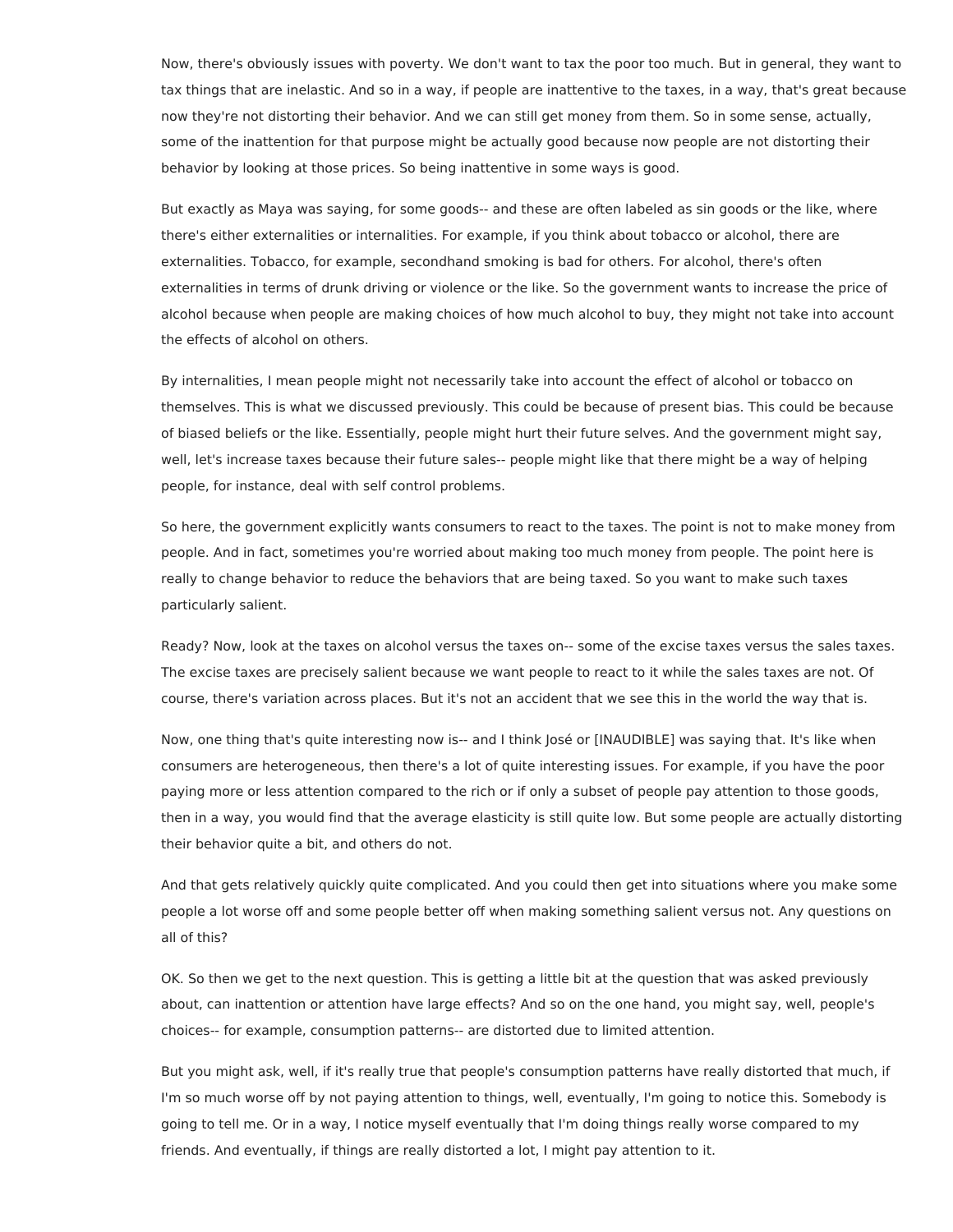So the underlying idea is that, potentially, people are actually inattentive in the sense of saying, look, people's attention is limited in some ways. But it's optimal for people to pay attention to things that are really important. And there, the underlying question is, what is salient to people? And how do people decide what to focus on? And won't people pay attention to important things anyway if they have to?

And so then the question is, well, how is it possible that inattention could have large effects anyway? And so the next paper is a good example of that. And here's a very intuitive example of why that might be.

So consider the following situation. You have been getting headaches. You go to the doctor. And the doctor asks you whether it gets worse after eating certain foods. And so what are you going to say? Well, the answer will probably be like, I don't know. And why is that? Why might you just not even know the answer to that question?

An underlying theory in your mind of why you might be getting headaches. And you might just not have a theory that it's related to your food consumption. So while you have lots of data in front of you-- you eat every day, you get headaches on some days and not on others-- you could surely pay attention to it if you wanted to. But it's not even a theory in your mind, so you won't even encode the relevant information if you don't expect to have food allergies or gluten allergy or the like if you don't expect that to be a likely cause.

Then you're never going to actually pay attention, and you get infinite amounts of data on every day and headaches and food consumption. But you're never going to notice because you don't have a theory in your mind that that might be the case. And so there's a relationship between attention and memory. You only remember or pay attention to stuff that actually are theories of yours. And then you'll remember those things that you actually paid attention to in the first place.

And so selective attention, then, may have persistent effects on what we learn. Essentially, you could have unlimited amounts of information in front of you. And you will never learn because you never just had it on your radar that this information is actually relevant for the issue at hand. And Josh Schwartzstein has a very nice model that illustrates that.

Another example is from medicine. Many women died from childbed fever at hospitals in the mid-19th century. The popular theories were bad smells at the hospital, presence of male doctors wounded the modesty of the mothers. That's, of course, nonsense. The true explanation is germs. Doctors didn't wash their hands.

And again, it's something-- that's not a tricky thing to figure out if you have the idea, if you have the hypothesis or the idea that this could be important. And presumably, some doctors are washing their hands anyway and sometimes are not, and they would have a lot fewer deaths. But nobody was noticing because, again, just nobody was paying attention. So once you have the right theory in mind, then you can test it. And then, of course, you can gather the right information and pay attention to the right information and learn.

Now, the basic model from Josh Schwartzstein-- beliefs today matter for what is being attended to today, which then affect people's beliefs tomorrow. And now if you don't attend to the right things, if your model of the world is the wrong model, you might never learn to attend to important aspects of the world. And so then forecasts and beliefs may be biased and persistently biased in a systematic fashion. And you might persistently misreact and misattribute causes to unimportant variables because you have never even considered the idea of the correct model of the world.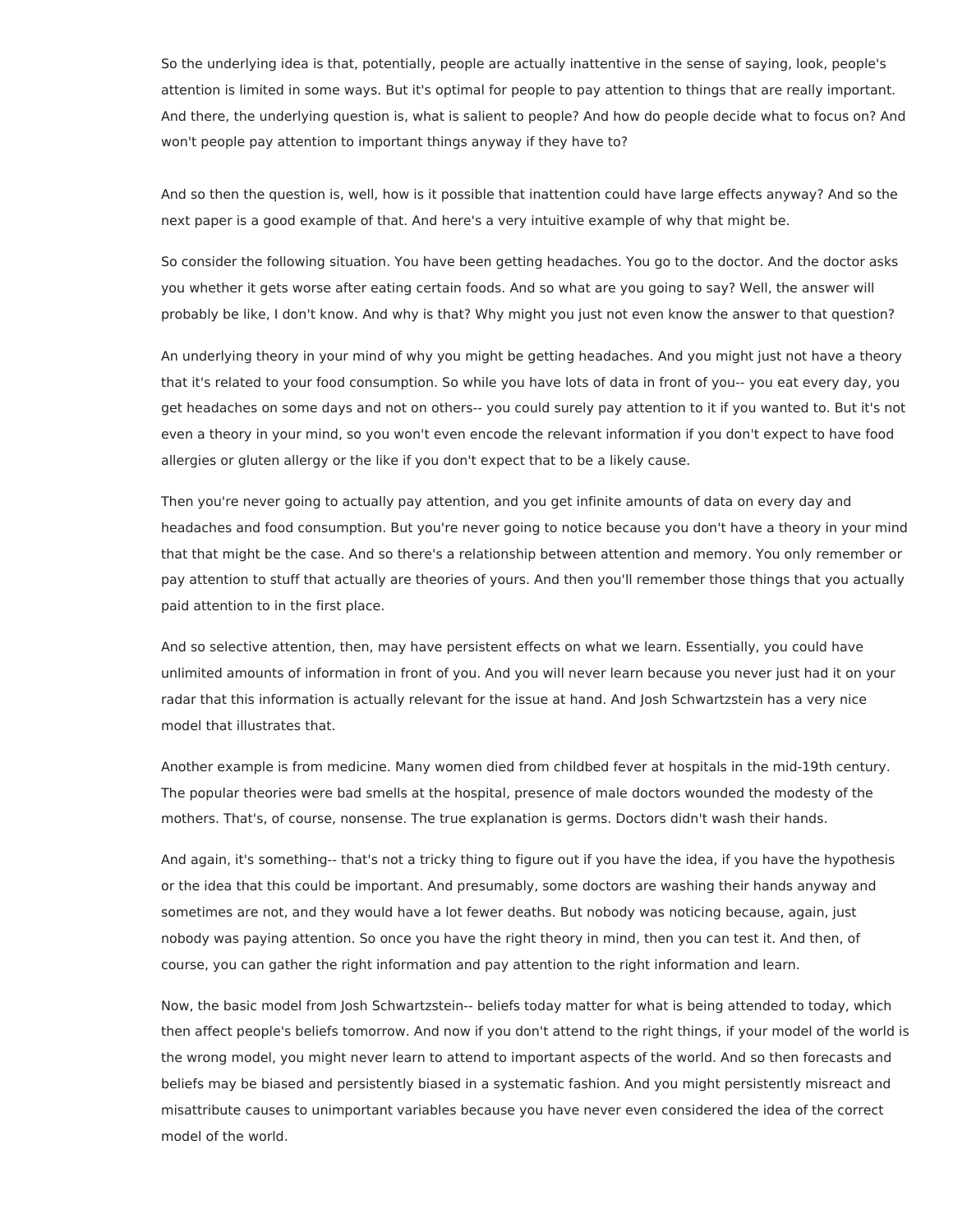And so now the paper I'm going to show you is an example of that. This is seaweed farming in Indonesia, which is not immediately obvious why that's related. But I'll show you in a second. So this is what seaweed farming looks like. I'll give you this relatively briefly.

But essentially, it's like, at some beaches, you can grow seaweeds in these rows. And you see these round things here, which are essentially pods. And so there are many factors that are important in seaweed farming. Essentially, it's like these pods, which are essentially these round things that you see here, they're essentially grown in different lines. And so if you're seaweed farmers, what's really important is line spacing-- or potentially important is line spacing, pod spacing, and pod size, how we got these pods.

Now, how does seaweed farming actually work? I've never done seaweed farming myself, but apparently this is how it works. So farmers use what's called the bottom method, which is they drive wooden stakes in shallow bottom near shore, and they attach lines to these stakes. And they take raw seaweed from the last harvest and cut it into pods, like these kind of roundish things.

And the pods are planted by attaching them at a given interval on the line from the sea. And at low tides, farmers tend the plots. And so the seaweed is then harvested after 30 to 40 days.

And so now many dimensions could matter-- the pod size, the distance between the lines, the distance between pods, timing, and so on. One nice thing about seaweed is there's many different pods. You can actually try and learn and estimate the importance of these factors over time if only you paid attention.

But the question is, which of these factors are important? And are people paying attention to those factors? And so what the experiment now is doing is there's lots of farmers in the experiment that are quite experienced. They have been doing this for a long time, 18 years of farming. Many of them or the vast majority are literate. So these are people who should really know what they're doing in their seaweed farming experience.

And so the enumerators went to visit these farmers and to measure and document their farming methods. And when you asked them about current pod size, you just ask them how big are your pods, people just don't know the answer to. They also don't know the answer to, what's the optimum pod size? When you just ask them how big are your pods when you plant them, they don't know. When you ask them what's the best way to do it, they don't know.

Importantly, they know exactly the answer to other questions. They know the length of the typical line. They know the distance between the lines. And they also have very clear ideas of what's optimal to do so. But they seem to essentially neglect the pod size dimension entirely when they're thinking about what to do.

And so in the experimental trial now, they did essentially different treatments. And the treatments were essentially such that farmers were provided experimental variation in the different pod sizes and essentially induced to experiment with pod sizes. And in some cases, farmers were just left on their own. They were just induced to do this experiment. And the question was like, now will farmers learn from their own in this experiment?